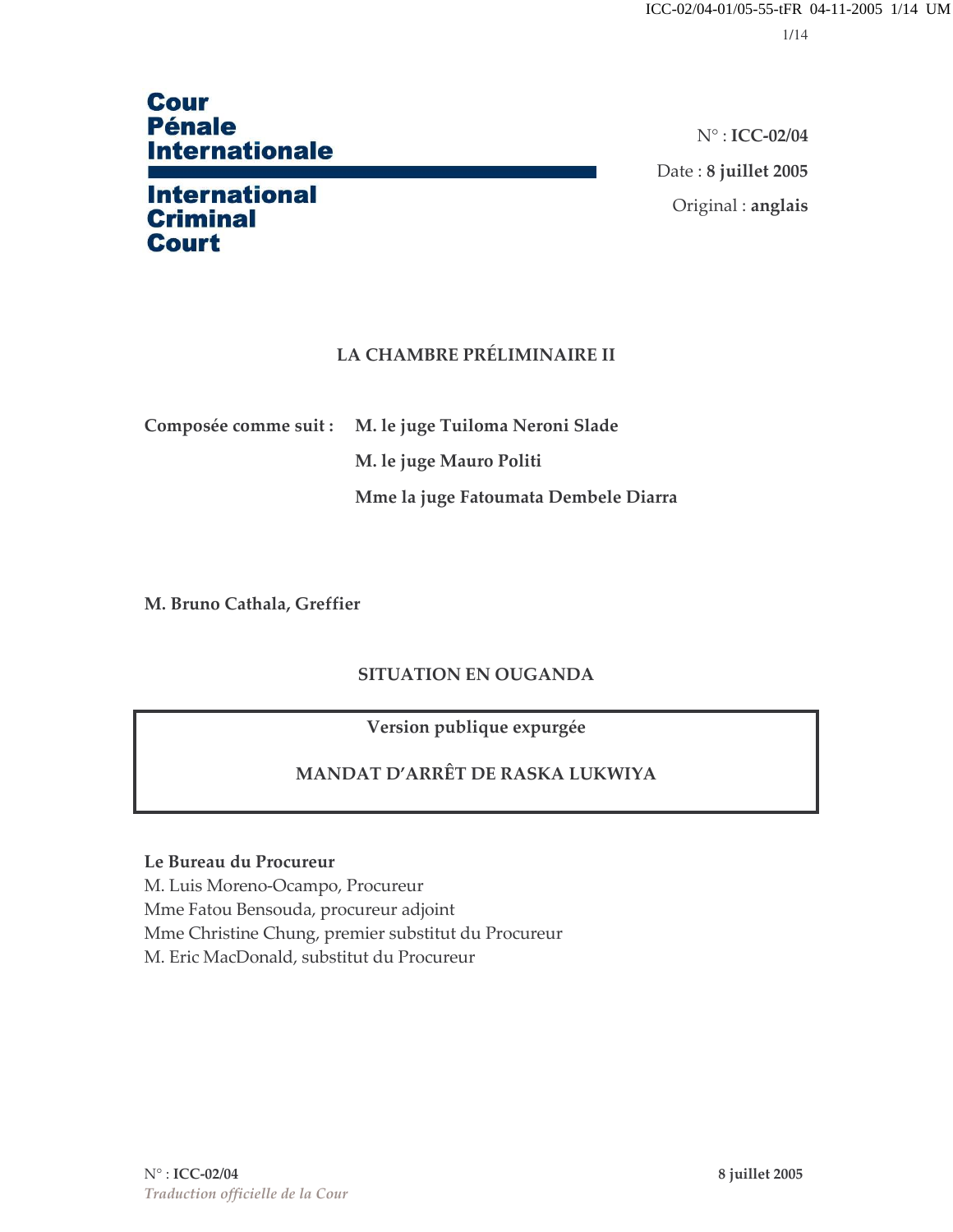- 1. LA CHAMBRE PRÉLIMINAIRE II (« la Chambre ») de la Cour pénale internationale (« la Cour ») siégeant en formation complète conformément à sa décision du 18 mai 2005, Chambre à laquelle la Présidence a assigné le 5 juillet 2004 la situation en Ouganda conformément à la norme 46 du Règlement de la Cour,
- 2. SAISIE de la « Requête du Procureur aux fins de délivrance de mandats d'arrêt en vertu de l'article 58 », déposée le 6 mai 2005, telle que modifiée et complétée par le Procureur les 13 et 18 mai 2005 (« la Requête du Procureur»), laquelle a été examinée sur la base de la requête modifiée déposée le 18 mai 2005,
- 3. ATTENDU que le Procureur a demandé l'autorisation de dépasser la limite des 50 pages autorisées pour sa Requête et que la Chambre a fait droit à cette demande le 18 mai 2005,
- 4. ATTENDU que le Procureur sollicite dans sa Requête la délivrance d'un mandat d'arrêt à l'encontre de RASKA LUKWIYA pour les crimes énumérés aux chefs 6 à 9 tels qu'exposés dans sa Requête, ainsi que de mandats d'arrêt à l'encontre de quatre autres personnes nommées dans la Requête du Procureur,

### L'Armée de résistance du Seigneur (ARS)

5. VU les allégations générales présentées dans la Requête du Procureur, selon lesquelles l'ARS est un groupe armé qui aurait mené, depuis 1987 au moins,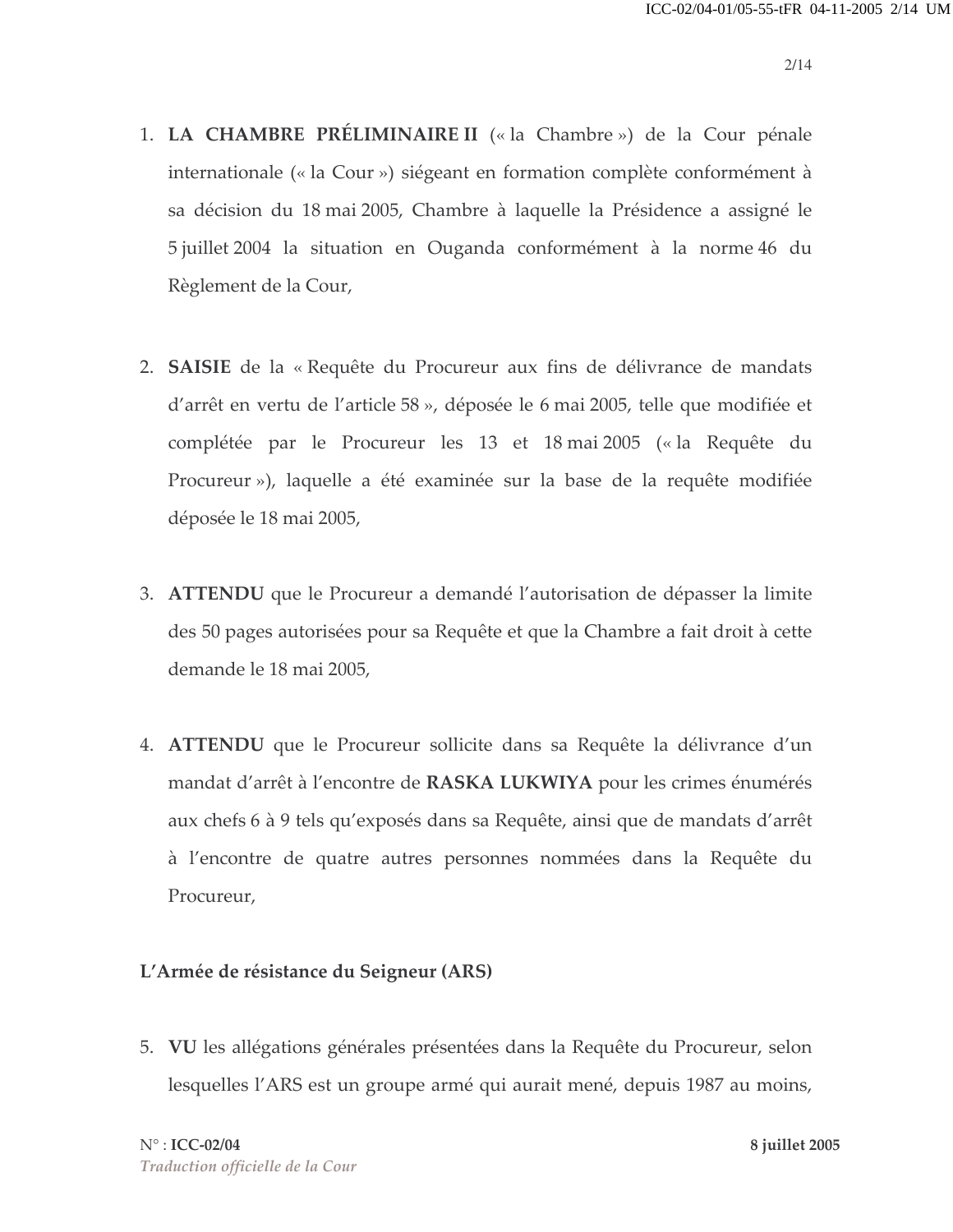une insurrection contre le Gouvernement ougandais, l'armée ougandaise (Uganda People's Defence Forces ou UPDF) et les unités de défense locale (local defence units ou LDU); selon lesquelles pendant cette période, y compris depuis le 1<sup>er</sup> juillet 2002, l'ARS aurait dirigé des attaques tant contre les UPDF et les LDU que contre les populations civiles ; selon lesquelles dans la poursuite de ses objectifs, l'ARS se serait engagée dans un cycle de violence et aurait établi un régime de « brutalisation des civils » par des actes comprenant le meurtre, l'enlèvement, la réduction en esclavage sexuel, la mutilation ainsi que l'incendie d'un très grand nombre de logements et le pillage de camps; selon lesquelles des civils enlevés, dont des enfants, auraient été « enrôlés » de force comme combattants, porteurs et esclaves sexuels pour servir l'ARS et participer à des attaques contre l'armée ougandaise et des communautés civiles,

- 6. ATTENDU que l'existence et les activités de l'ARS ainsi que leur impact sur les forces armées et les communautés civiles ougandaises ont été signalées tant par le Gouvernement ougandais et ses institutions que par plusieurs sources indépendantes, parmi lesquelles l'Organisation des Nations Unies, des institutions gouvernementales étrangères, des organisations non gouvernementales et des organes d'information internationaux,
- 7. ATTENDU qu'il est allégué que l'ARS aurait été fondée et serait dirigée par Joseph Kony, son président et commandant en chef, et qu'elle serait organisée selon une hiérarchie de type militaire et fonctionnerait comme une armée,
- 8. ATTENDU qu'il est allégué que les forces de l'ARS seraient divisées en quatre brigades nommées Stockree, Sinia, Trinkle et Gilva, et que depuis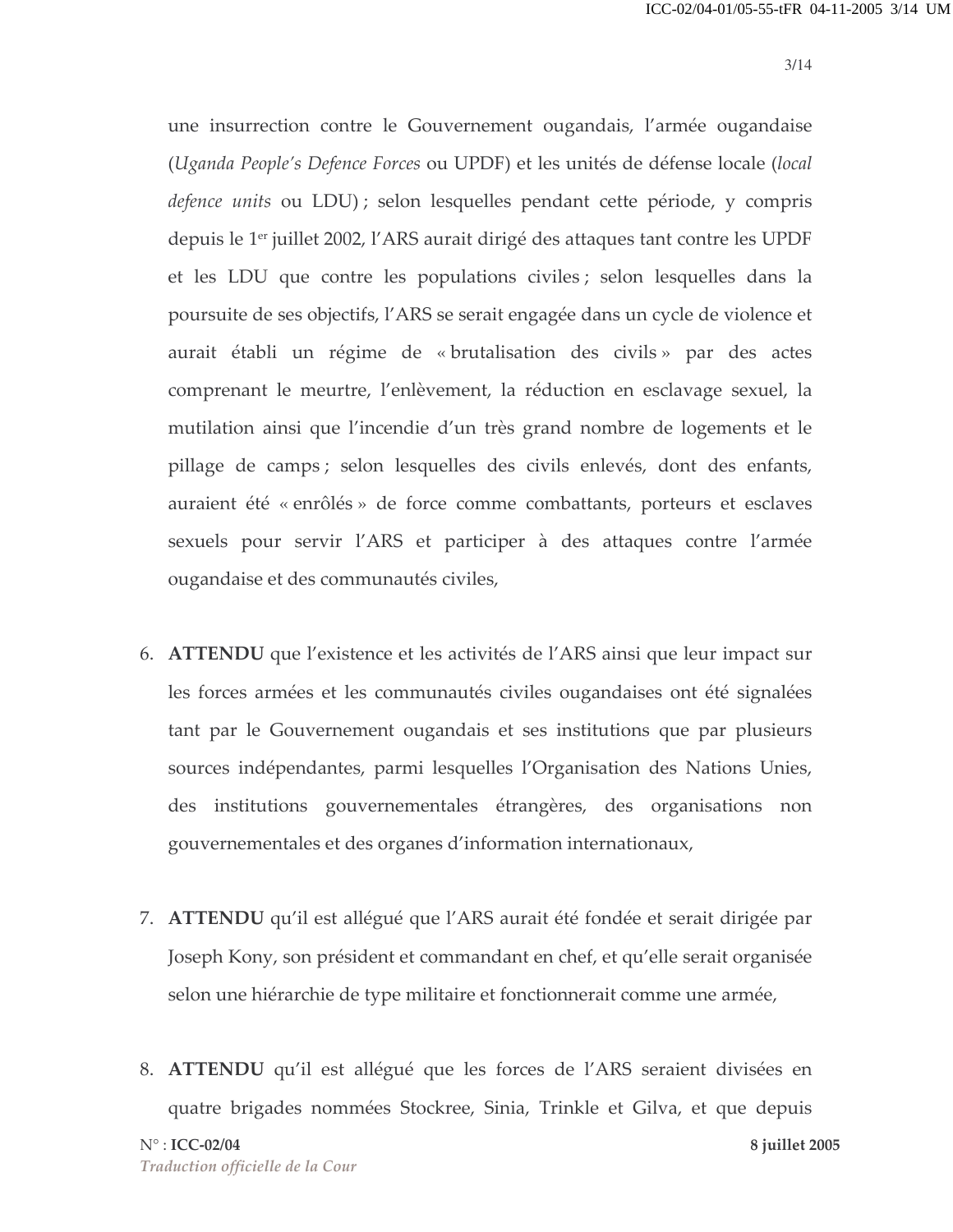juillet 2002, les postes hiérarchiques de l'ARS placés sous la direction globale de Joseph Kony seraient celui de Vincent Otti, le vice-président et commandant en second, celui de RASKA LUKWIYA, le commandant de l'armée, qui aurait auparavant occupé les postes de général de brigade et de commandant adjoint de l'armée, celui de commandant de division, ainsi que quatre postes de commandant de même rang, chacun de ces commandants dirigeant l'une des quatre brigades de l'ARS,

- 9. ATTENDU qu'il est spécifiquement allégué que Joseph Kony, Vincent Otti et d'autres commandants de haut rang de l'ARS, dont RASKA LUKWIYA, seraient les membres clés du Control Altar, section représentant le cœur de la direction de l'ARS et responsable de la formulation et de l'exécution de la stratégie de l'ARS, y compris des ordres permanents d'attaquer et de brutaliser les populations civiles,
- 10. VU l'argument du Procureur selon lequel en sa qualité d'ancien commandant adjoint de l'ARS, RASKA LUKWIYA aurait, conjointement avec d'autres personnes dont l'arrestation est demandée par le Procureur, ordonné en [COFIDENTIEL] 2003 la commission de plusieurs crimes relevant de la compétence de la Cour,
- 11. ATTENDU que les sources dont le Procureur indique qu'elles confirment le rôle de RASKA LUKWIYA au sein de la direction de l'ARS comprennent des enregistrements de communications radio interceptées, des déclarations d'anciens membres de l'ARS et des récits de témoins et de victimes,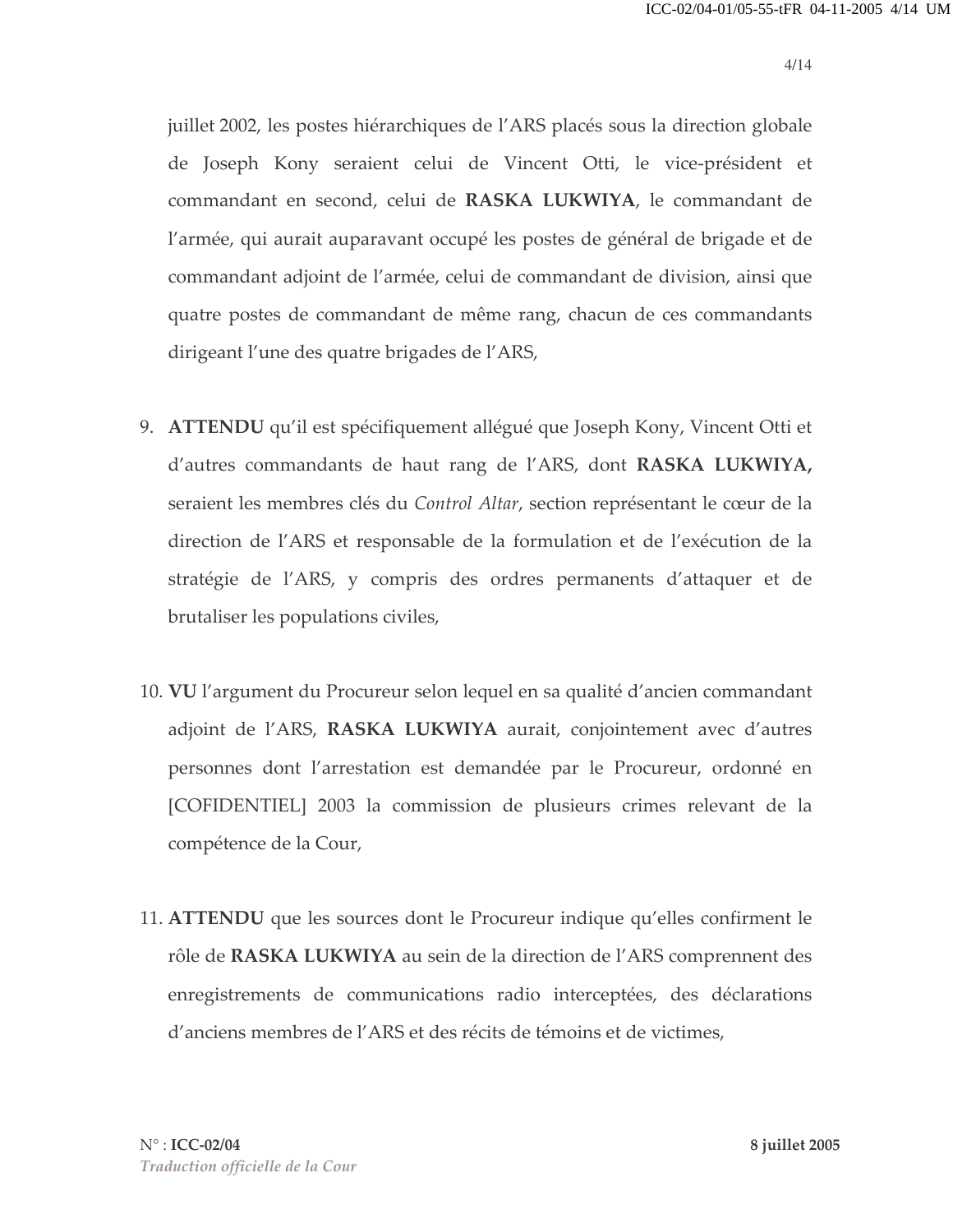- 12. ATTENDU que le Procureur allègue que vers le milieu de l'année 2002, Joseph Kony aurait ordonné aux forces de l'ARS de lancer une campagne d'attaques contre des civils des régions de [CONFIDENTIEL] et de [CONFIDENTIEL] ; que vers [CONFIDENTIEL] 2003, il aurait ordonné aux combattants de l'ARS, également dits « les rebelles », de se rendre dans la région de [CONFIDENTIEL], d'y attaquer les forces des UPDF ainsi que des zones habitées par des civils, et d'enlever des civils pour les enrôler au sein de l'ARS (« la campagne de [CONFIDENTIEL] ») ; qu'en réponse aux ordres de Joseph Kony, des commandants de haut rang de l'ARS, parmi lesquels Vincent Otti et RASKA LUKWIYA, se sont rendus dans la région de [CONFIDENTIEL] pour y diriger des opérations de l'ARS; que l'ARS a également continué de diriger des opérations dans la région de [CONFIDENTIEL] ; [CONFIDENTIEL] 2003, Joseph Kony aurait donné pour instructions générales d'attaquer et de tuer des populations civiles, y compris celles vivant dans des camps pour personnes déplacées à l'intérieur de leur propre pays (« les camps de déplacés ») ; que durant la campagne de [CONFIDENTIEL] et lors d'autres opérations de l'ARS, était en vigueur l'ordre permanent, donné par Joseph Kony, de piller et d'enlever des civils ; que l'implication directe de RASKA LUKWIYA dans les objectifs et stratégies de la campagne dans son ensemble ressortirait des enregistrements de communications radio interceptées, des déclarations d'anciens membres de l'ARS et des récits de témoins et de victimes,
- 13. ATTENDU que la Requête du Procureur met en cause la responsabilité pénale de RASKA LUKWIYA dans l'attaque ci-dessous mentionnée, contre les camps de déplacés de [CONFIDENTIEL], qui se serait inscrite dans le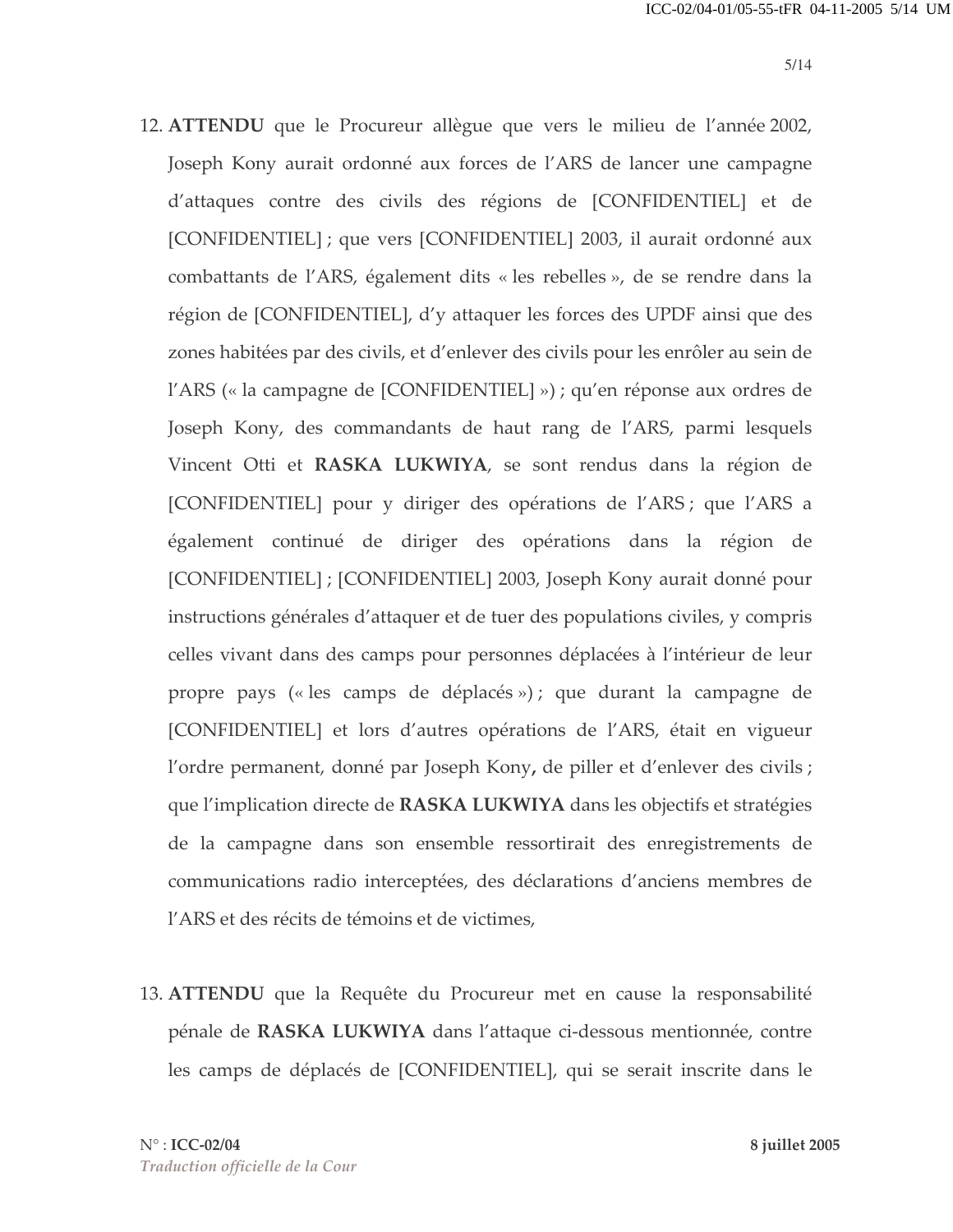cadre de la campagne de [CONFIDENTIEL] et aurait eu lieu en [CONFIDENTIEL] 2003,

14. ATTENDU que le Procureur accuse RASKA LUKWIYA d'un crime contre l'humanité et de crimes de guerre, tels qu'exposés aux chefs d'accusation 6 à 9 de sa Requête, qui auraient été commis dans le cadre de l'attaque contre le camp de déplacés de [CONFIDENTIEL],

#### Attaque contre le camp de déplacés de [CONFIDENTIEL]

- 15. ATTENDU que le Procureur allègue que vers [CONFIDENTIEL] 2003, dans le district de [CONFIDENTIEL], des « [CONFIDENTIEL] combattants » auraient attaqué le camp de déplacés de [CONFIDENTIEL], auraient enlevé des civils et les auraient obligés à porter des objets volés lors du pillage ; que selon les autorités ougandaises, l'attaque aurait fait [CONFIDENTIEL] morts parmi les civils et aurait abouti à l'enlèvement de [CONFIDENTIEL] civils [CONFIDENTIEL],
- 16. ATTENDU que les éléments de preuve fournis, notamment des déclarations de [CONFIDENTIEL] et des communications radio interceptées, semblent indiquer que RASKA LUKWIYA serait le commandant de plus haut rang à avoir reçu des ordres de Vincent Otti avant l'attaque contre le camp de [CONFIDENTIEL]; que RASKA LUKWIYA se serait rendu sur les lieux de l'attaque et aurait commandé les forces de l'ARS qui s'y trouvaient ; et que des [CONFIDENTIEL] confirment la présence de RASKA LUKWIYA lors de cette attaque,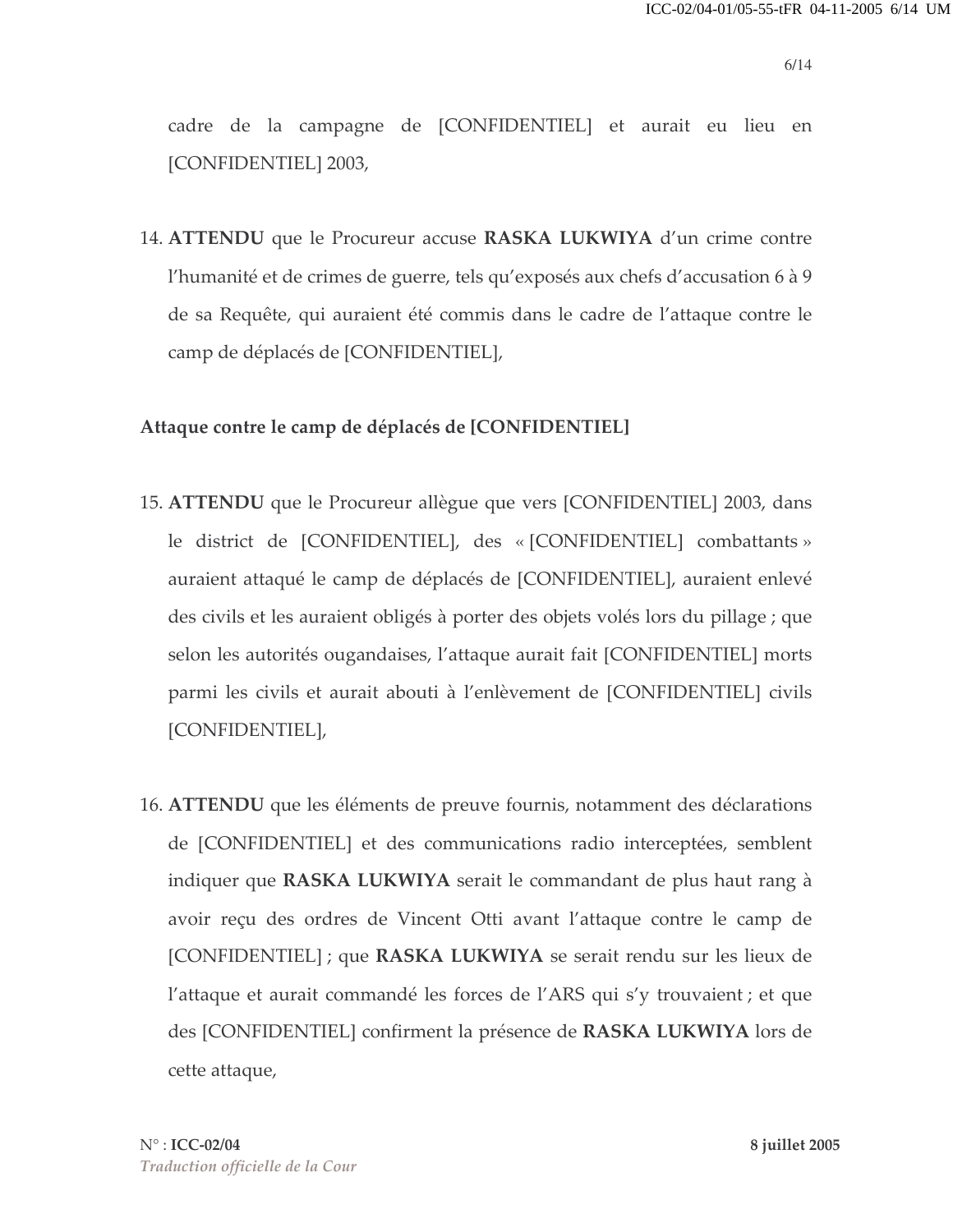- 17. VU les articles 58 et 19 du Statut de la Cour (« le Statut »),
- 18. VU la lettre de renvoi datée du 16 décembre 2003, émanant de l'Attorney General de la République de l'Ouganda et jointe à la Requête du Procureur en tant que Pièce à conviction A, par laquelle la « situation concernant l'Armée de résistance du Seigneur » dans le nord et l'ouest de l'Ouganda a été soumise à la Cour,
- 19. ATTENDU que le Procureur a conclu que ce renvoi « couvre tous les crimes commis dans le nord de l'Ouganda dans le contexte du conflit qui se poursuit avec l'ARS», et que le Procureur a notifié sa décision au Gouvernement ougandais, comme indiqué au paragraphe 1<sup>er</sup> de la Requête du Procureur,
- 20. VU la « Déclaration relative à la compétence *ratione temporis* » datée du 27 février 2004 et jointe à la Requête du Procureur en tant que Pièce à conviction B, par laquelle la République de l'Ouganda a accepté que la Cour exerce sa compétence à l'égard de crimes commis après l'entrée en vigueur du Statut le 1<sup>er</sup> juillet 2002,
- 21. VU la « Lettre relative à la compétence » datée du 28 mai 2004, émanant du Solicitor-General de la République de l'Ouganda et jointe à la Requête du Procureur en tant que Pièce à conviction C,
- 22. ATTENDU que tous les crimes reprochés à RASKA LUKWIYA relèvent des dispositions des articles 5, 7 et 8 du Statut et qu'il est allégué qu'ils auraient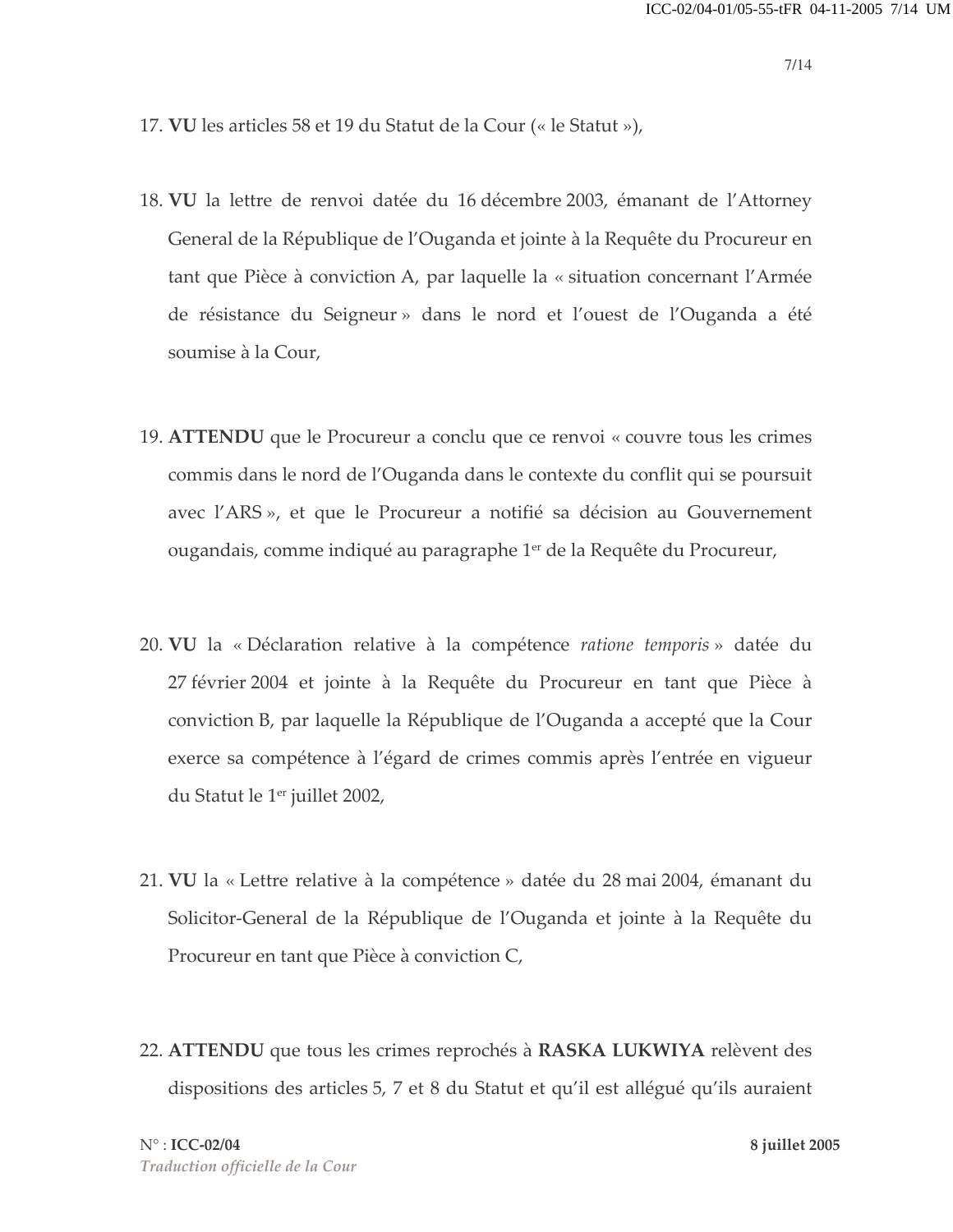été commis postérieurement au 1<sup>er</sup> juillet 2002 dans le contexte de la situation en Ouganda telle que renvoyée à la Cour,

- 23. ATTENDU que le Procureur a déterminé que les conditions énoncées au paragraphe 1<sup>er</sup> de l'article 53 étaient satisfaites,
- 24. ATTENDU que le Procureur affirme, au paragraphe 3 de sa Requête, que des lettres de notification ont été envoyées à « tous les États parties en application du paragraphe 1<sup>er</sup> de l'article 18 du Statut, ainsi qu'à d'autres États qui auraient normalement compétence » ; et que le Procureur n'aurait reçu d'aucun État des informations du type visé au paragraphe 2 de l'article 18 du Statut,
- 25. ATTENDU qu'il est affirmé dans la « Lettre relative à la compétence » datée du 28 mai 2004 que « le Gouvernement ougandais n'a pas pu arrêter ceux qui pourraient porter la plus grande responsabilité » pour les crimes commis dans le cadre de la situation renvoyée ; que « la CPI constitue l'instance la plus appropriée et efficace pour enquêter sur les personnes portant la responsabilité la plus lourde » pour ces crimes ; et que le Gouvernement ougandais « n'a [...] pas engagé de procédure nationale contre les personnes portant la plus grande responsabilité pour ces crimes, ni n'entend le faire »,
- 26. ATTENDU que sur la base de la Requête du Procureur, des éléments de preuve et des autres renseignements fournis par le Procureur, la Chambre est convaincue, sans préjudice d'une décision subséquente, que les faits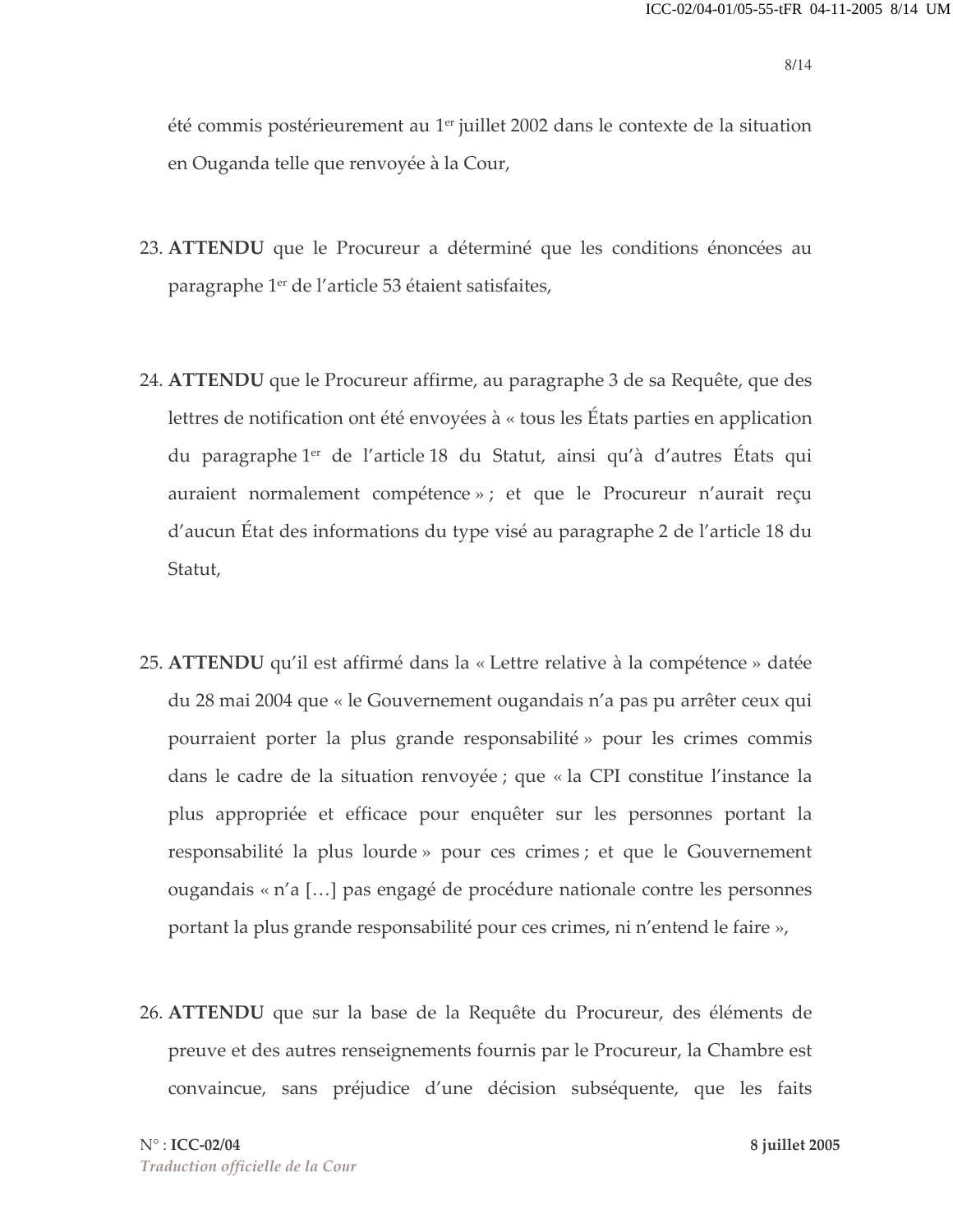reprochés à RASKA LUKWIYA relèvent de la compétence de la Cour et que l'affaire semble être recevable,

- 27. VU les articles 5, 7 et 8 du Statut, définissant les crimes contre l'humanité et les crimes de guerre, et vu également les Éléments des crimes,
- 28. VU les éléments de preuve fournis par le Procureur au soutien de l'existence des éléments contextuels des crimes allégués,
- 29. ATTENDU que le Procureur présente plusieurs types d'éléments de preuve au soutien des allégations faites dans sa Requête,
- 30. **ATTENDU** que sur la base de la Requête du Procureur, des éléments de preuve et des autres renseignements fournis par le Procureur, la Chambre est convaincue qu'il y a des motifs raisonnables de croire que RASKA LUKWIYA, conjointement avec d'autres personnes dont l'arrestation est demandée par le Procureur, a ordonné la commission de crimes relevant de la compétence de la Cour, à savoir le crime contre l'humanité et les crimes de guerre décrits sous les chefs d'accusation suivants, tels que numérotés dans la Requête du Procureur :

#### Chef six

(Réduction en esclavage au camp de déplacés de [CONFIDENTIEL], constituant des crimes contre l'humanité)

Vers [CONFIDENTIEL] 2003, le fait d'avoir ordonné la commission de crimes contre l'humanité qui ont effectivement été perpétrés, à savoir la réduction en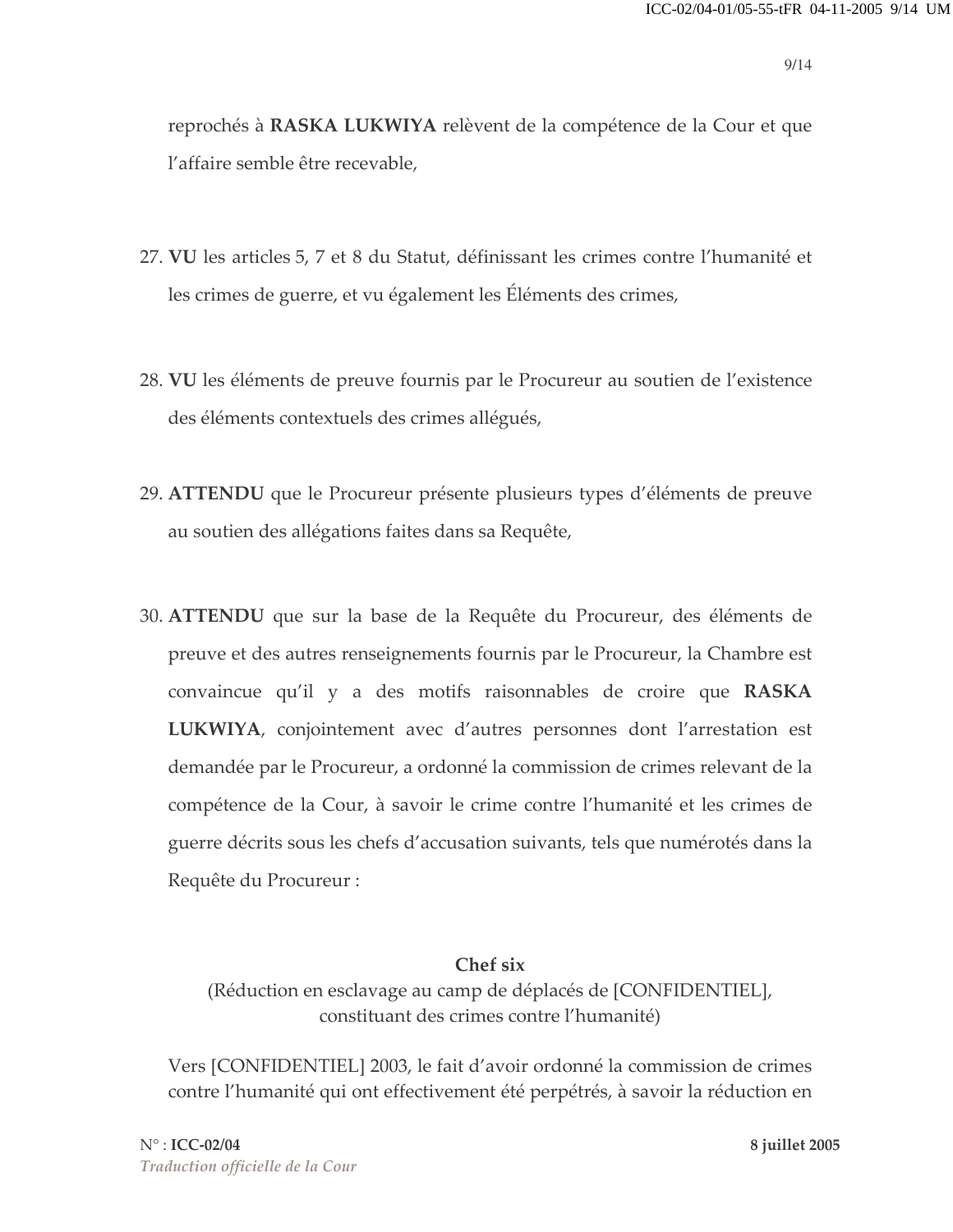esclavage de [CONFIDENTIEL] civils habitant dans le camp de déplacés de [CONFIDENTIEL], dans le district de [CONFIDENTIEL], en Ouganda (articles 7-1-c et 25-3-b du Statut);

### Chef sept

(Traitements cruels au camp de déplacés de [CONFIDENTIEL], constituant des crimes de guerre)

Vers [CONFIDENTIEL] 2003, le fait d'avoir ordonné la commission de crimes de guerre qui ont effectivement été perpétrés, à savoir les traitements cruels infligés à des civils habitant dans le camp de déplacés de [CONFIDENTIEL], en enlevant lesdits civils, en les attachant ou en limitant leurs mouvements par tout autre moyen et en les forçant sous menace de mort à porter des biens volés lors du pillage, [CONFIDENTIEL], dans le district de [CONFIDENTIEL], en Ouganda (articles 8-2-c-i et 25-3-b du Statut) ;

### **Chef huit**

(Attaque contre la population civile du camp de déplacés de [CONFIDENTIEL], constituant un crime de guerre)

Vers [CONFIDENTIEL] 2003, le fait d'avoir ordonné la commission d'un crime de guerre qui a effectivement été perpétré, à savoir le fait de diriger intentionnellement des attaques contre la population civile du camp de déplacés de [CONFIDENTIEL] et contre des personnes civiles qui ne participaient pas directement aux hostilités, [CONFIDENTIEL], dans le district de [CONFIDENTIEL], en Ouganda (articles 8-2-e-i et 25-3-b du Statut);

### Chef neuf

(Pillage du camp de déplacés de [CONFIDENTIEL], constituant des crimes de guerre)

Vers [CONFIDENTIEL] 2003, le fait d'avoir ordonné la commission de crimes de guerre qui ont effectivement été perpétrés, à savoir le pillage du camp de déplacés de [CONFIDENTIEL], dans le district de [CONFIDENTIEL], en Ouganda (articles 8-2-e-v et 25-3-b du Statut) ;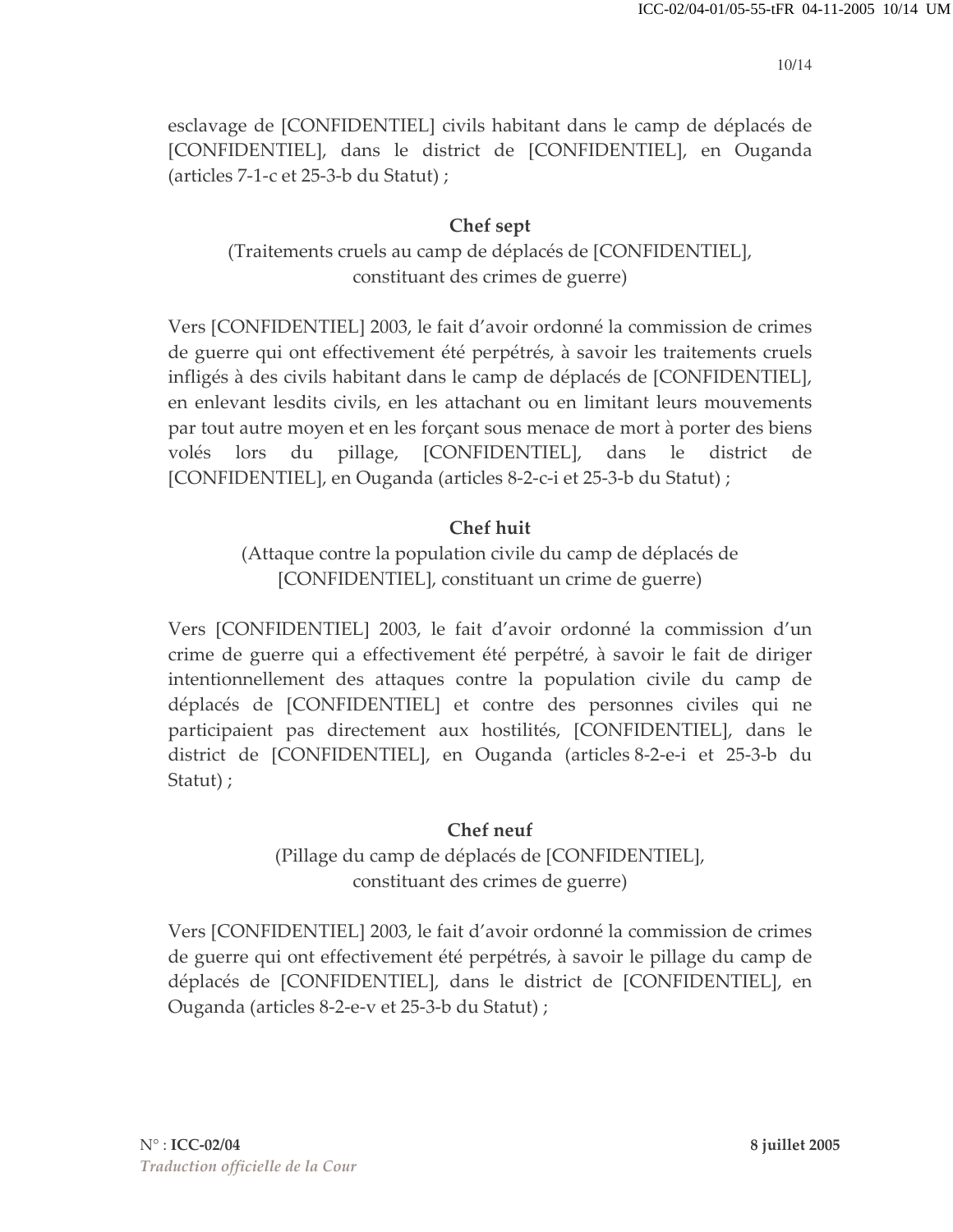- 31. VU les raisons invoquées par le Procureur quant à la nécessité de procéder à l'arrestation de RASKA LUKWIYA, à savoir que cette arrestation serait nécessaire pour garantir qu'il comparaîtra au procès, qu'il ne fera pas obstacle à l'enquête ni n'en compromettra le déroulement, que ce soit individuellement ou collectivement, et qu'il ne poursuivra pas l'exécution de crimes relevant de la compétence de la Cour,
- 32. ATTENDU que la Chambre est convaincue que la délivrance d'un mandat d'arrêt semble nécessaire compte tenu des faits et circonstances décrits dans la Requête du Procureur, à savoir que l'ARS existe depuis 18 ans et que ses commandants seraient enclins à lancer des attaques en représailles, ce qui entraîne un risque pour les victimes et témoins qui ont eu des entretiens avec le Bureau du Procureur ou lui ont fourni des éléments de preuve,
- 33. **ATTENDU** que le Procureur a déclaré lors des audiences du 16 et du 21 juin 2005 que les attaques de l'ARS se poursuivaient et que par conséquent, il est probable que le fait de ne pas arrêter RASKA LUKWIYA aboutisse à la poursuite de l'exécution de crimes tels que ceux décrits dans la Requête du Procureur,
- 34. **ATTENDU** que le Procureur demande que sa Requête et toutes les procédures s'y rapportant soient mises sous scellés et demeurent confidentielles,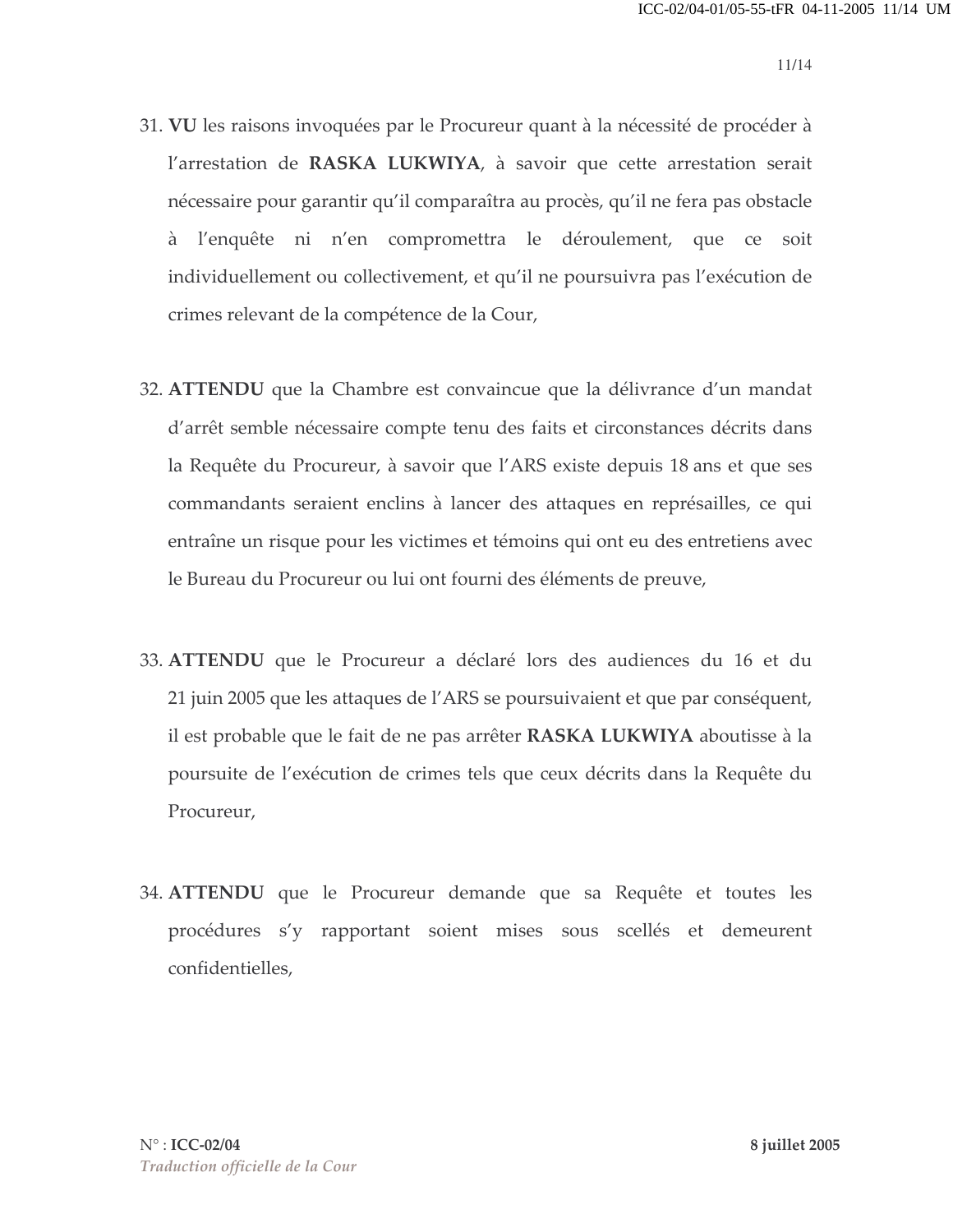#### PAR CES MOTIFS,

- 35. LA CHAMBRE PRÉLIMINAIRE II FAIT DROIT à la Requête du Procureur aux fins de délivrance d'un mandat d'arrêt à l'encontre de RASKA LUKWIYA en vertu de l'article 58 du Statut, et :
- 36. DÉLIVRE UN MANDAT D'ARRÊT (« le Mandat ») aux fins de la RECHERCHE, de l'ARRESTATION, de la DÉTENTION ET de la REMISE à la Cour de RASKA LUKWIYA, homme dont une photographie est jointe en annexe, qui est présumé avoir servi au sein de l'ARS en qualités successives de général de brigade, commandant adjoint de l'armée et commandant de l'armée (ce dernier poste étant le troisième au sein de la hiérarchie de l'ARS), présumé être de nationalité ougandaise et originaire du district de Gulu en Ouganda,
- 37. ORDONNE que lors de son arrestation, ledit RASKA LUKWIYA soit informé, dans une langue qu'il comprend et parle parfaitement, des droits que lui accordent les dispositions suivantes du Statut et du Règlement de procédure et de preuve, dont les textes sont joints au Mandat :
	- $\omega_{\rm{max}}$ article 19, paragraphe 2 (contestation de la compétence de la Cour ou de la recevabilité d'une affaire) ;
	- article 55, paragraphe 2 (droits des personnes dans le cadre d'une  $\mathbb{Z}^{\mathbb{Z}}$ enquête);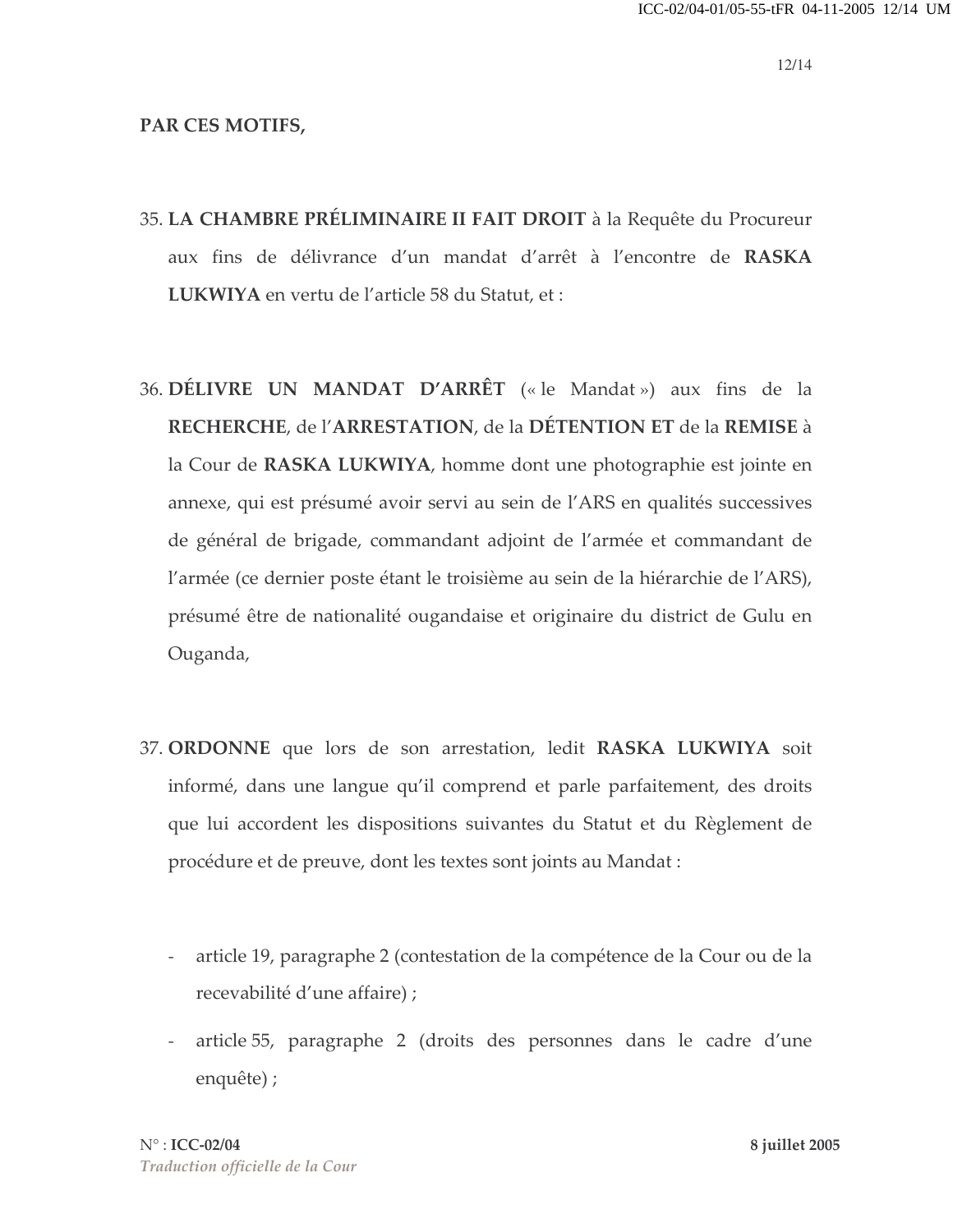- article 57 (fonctions et pouvoirs de la Chambre préliminaire) ;  $\overline{a}$
- article 59 (procédure d'arrestation dans l'État de détention);  $\overline{\phantom{0}}$
- article 60 (procédure initiale devant la Cour) ;  $\frac{1}{2}$
- article 61 (confirmation des charges avant le procès);  $\overline{\phantom{0}}$
- article 67 (droits de l'accusé) ;  $\overline{a}$
- règle 21 (commission d'office d'un conseil);
- règle 112 (enregistrement de certains interrogatoires) ;
- règle 117 (détention dans l'État d'arrestation);
- règle 118 (détention au siège de la Cour);  $\overline{a}$
- règle 119 (mise en liberté sous condition);
- règle 120 (instruments de contrainte);  $\bar{a}$
- règle 121 (procédure applicable avant l'audience de confirmation des charges);
- règle 122 (audience de confirmation des charges en présence de l'accusé);  $\bar{\phantom{a}}$
- règle 123 (mesures prises en vue d'assurer la présence de la personne  $\equiv$ concernée à l'audience de confirmation des charges);
- règle 124 (renonciation au droit d'être présent à l'audience de confirmation des charges);
- règle 187 (traduction des documents accompagnant les demandes de remise),